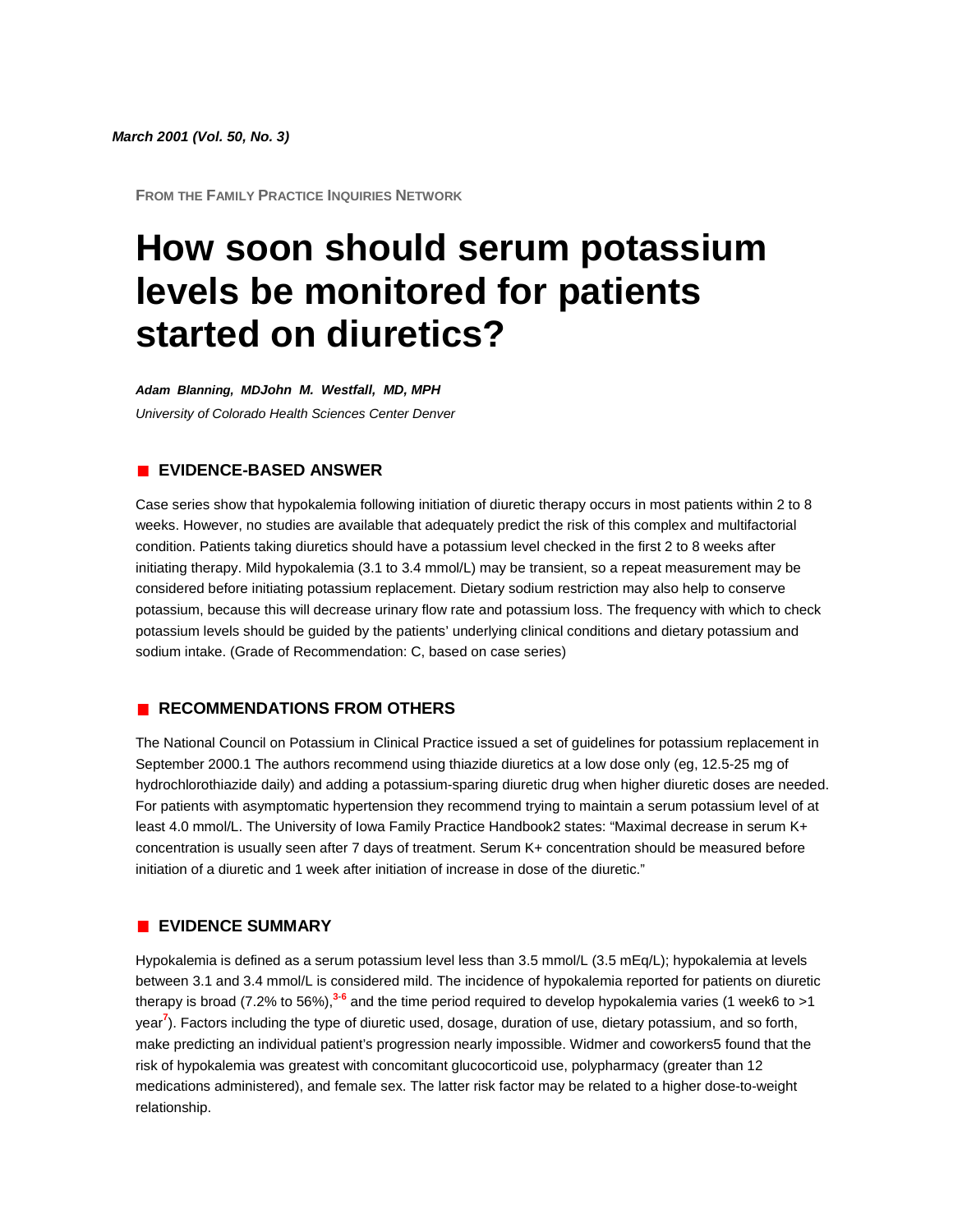Lemieux and colleagues8 followed 50 patients receiving a variety of diuretic regimens (hydrochlorothiazide 50 to 100 mg daily or every other day with or without reserpine 0.25 mg daily). Only 3 patients in this group had potassium levels below 3.5 mmol/L, and all decreases were only transient. Peters and coworkers6 documented potassium levels below 3.5 mEq/L in 6 of 19 patients taking hydrochlorothiazide 25 or 50 mg for 20 weeks. Three of these patients normalized without therapy. One of these transiently hypokalemic patients was also taking triamterene, a potassium-sparing diuretic.

Potassium-sparing diuretics may not free the clinician from checking a potassium level, however. Penhall and coworkers**[9](http://www.jfponline.com/Pages.asp?AID=2174&issue=March_2001&UID=#bib9)** found hypokalemia in 24 of 54 patients receiving a fixed-combination diuretic (hydrochlorothiazide 50 mg and potassium-sparing amiloride 5 mg). Note that the dose of hydrochlorothiazide was higher in this study than is generally used today. Most recent studies have found that hydrochlorothiazide in doses above 12.5 to 25 mg do not result in significantly lower blood pressure and only lead to more electrolyte abnormalities.**[10](http://www.jfponline.com/Pages.asp?AID=2174&issue=March_2001&UID=#bib10)**

Morgan and Davidson**[11](http://www.jfponline.com/Pages.asp?AID=2174&issue=March_2001&UID=#bib11)** performed an analysis of the published data available in 1980. They found that the average fall in potassium is less for patients taking furosemide (0.3mmol/L) than on thiazide diuretics (0.6mmol/L) and that this fall was only slightly influenced by dose or duration of treatment.

#### **Clinical Commentary**

#### *Allen F. Shaughnessy, PharmD*

#### *Harrisburg Family Practice Residency Pennsylvania*

Few hypertensive patients started on low-dose diuretics will become hypokalemic, and most of those who do will have serum levels greater than or equal to 3.0 mEq/L. In patients with heart failure or renal disease, potassium should be monitored shortly after the initiation of a diuretic because of potentially more rapid electrolyte and fluid shifts. However, many of these patients will also be taking an ACE inhibitor or spironolactone: 2 drugs that may increase serum potassium levels. In the absence of heart failure or renal disease checking a potassium level a month or so following initiation, as recommended by this review, seems reasonable.

#### REFERENCES

- 1. Cohn JN, Kowey PR, Whelton PK, Prisant M. New guidelines for potassium replacement in clinical practice: a contemporary review by the National Council on Potassium in Clinical Practice. Arch Intern Med 2000;160:2429–36.
- 2. Schlichtman J, Graber MA. University of Iowa family practice handbook. 3rd ed. Chapter 5 Hematologic, electrolyte, and metabolic disorders: potassium.
- 3. Franse LV, Pahor M, Di Bari M, Somes GW, Cushman WC, Applegate WB. Hypokalemia associated with diuretic use and cardiovascular events in the systolic hypertension in the elderly program. Hypertension 2000;35:1025–30.
- 4. Schnaper HW, Freis ED, Friedman RG , et al. Potassium restoration in hypertensive patients made hypokalemic by hydrochlorothiazide. Arch Intern Med 1989;149:2677–81.
- 5. Widmer P, Maibach R, Kunzi UP , et al. Diuretic-related hypokalaemia: the role of diuretics, potassium supplements, glucocorticoids and -adrenoceptor agonists. Eur J Clin Pharmacol 1995;49:31–36.
- 6. Peters RW, Hamilton J, Hamilton BP. Incidence of cardiac arrhythmias associated with mild hypokalemia induced by low-dose diuretic therapy for hypertension. South